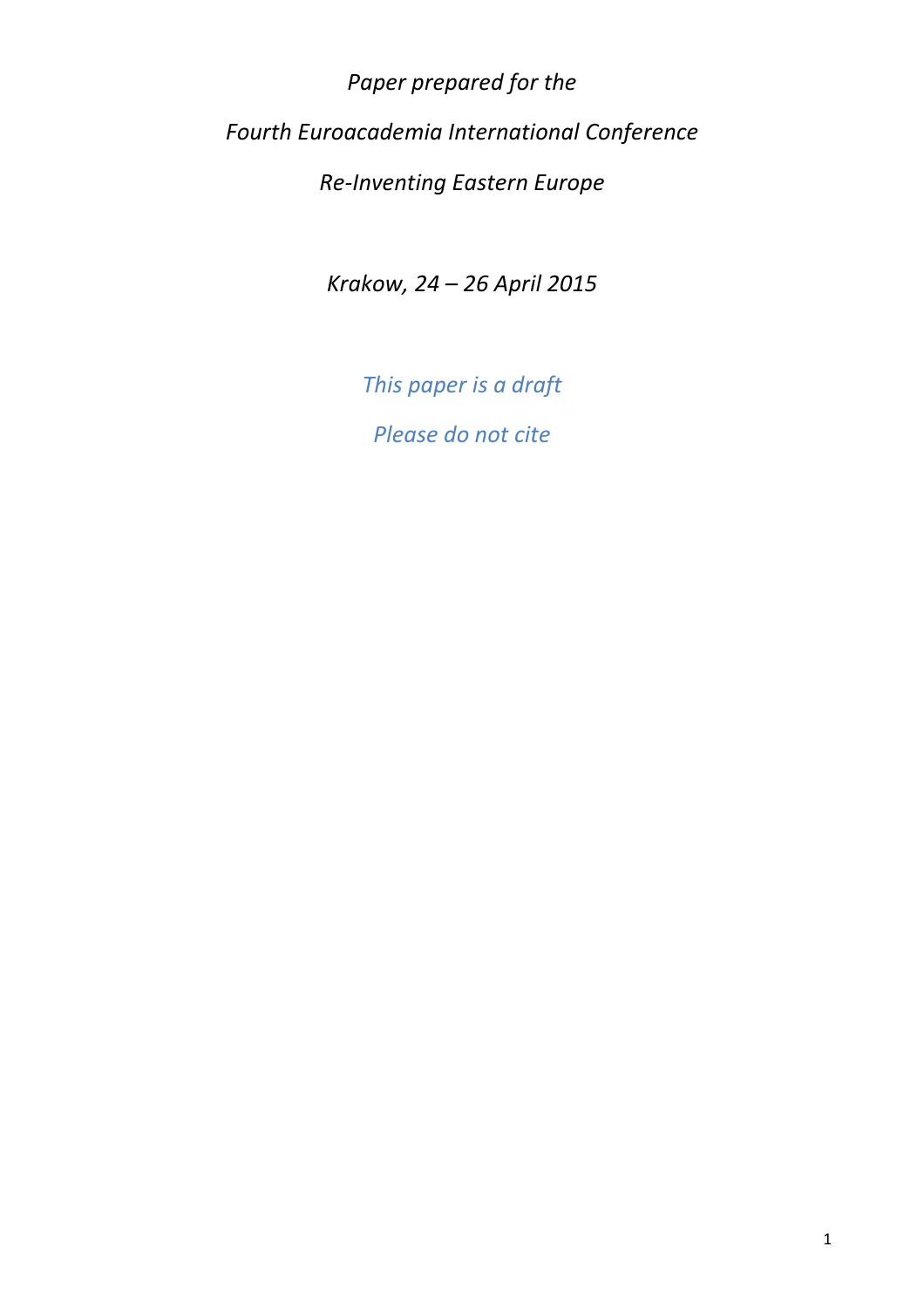# **#Euromaidan and its Europeanness in the Ukrainian Maidan (2013-2014). The discourses of Maidan's different political and media actors on European values**

Nataliya Borys, University of Geneva

#### **Abstract**:

This paper explores the different political and media actors' discourses on Europeanness and on the European values during the Ukrainian Maidan (2013-2014). Arguing that the utopia vision of Europe played an active role in the protests, the author analyzes specific examples of European values, defined by the protesters and their demonstrations. The author concludes that Maidan wanted to show its "European" multinational and gender-equal nature mainly in contrast to Russia, which is depicted as less cultural and civilized than Ukraine and Europe. As for the LGBT question, it became the main hostage in the media war between Russia and Ukraine, and was put on agenda "by default".

**Key words**: Ukraine, Maidan, Europeanness, discourse, Russia, LGBT

#### Introduction.

The topic of the current paper was inspired by the recent events in Ukraine and particularly by the Ukrainian protests, called Maidan or the Revolution of Dignity in 2013-2014. Initially followed by Viktor Yanukovych's refusal to sign a trade agreement between Ukraine and the EU (European Union), the protests started in Ukraine on 21 November 2013, originally known as Euromaidan, under the label "For a European Ukraine".

My paper offers an overview of political discourses on Europe, Ukraine's belonging to the "imagined European values", as well as organizational uses of social media during and after Maidan (2014-2015). Women's and LGBT Lesbian, Gay, Bisexual & Transgender) rights are also linked directly to the discussions about the Europeanness of the Maidan movement, as it was one of the main disputes between the trade agreement opponents. The pro and anti-Maidan split into two camps: "Decadent Gay Europe" as initiated by Russian government and the Ukrainian "Europe with Gays".

The main questions are as follows: which types of the discourse on European values, Ukrainian political elites, as well as protestors, used in order to define their Europeanness? Which values (gender equality, social order, justice, gay marriage, etc.) are defined as "European" by Ukrainian new political elites and protestors during Maidan? Which themes, styles, arguments, symbols and artifacts were used? Which of these values endure, which have faded away or become superseded now, during the "after-Maidan period"? Does it include the LGBT and women's rights in the Ukrainian vision of Europeanness? How the theme of Europe was related to the perceptions of Europe and self-images held by new elite?

In order to answer these questions, my methodology will be based primarily on observations, interviews, polls and content analysis of different social media, particularly #Euromaidan, Eurointegration sites, Facebook groups such as BabaIKit and Straikplakat. The use of Facebook is also quite explicit, as it is international and Western-oriented use of social media in Ukraine. Social media are the important source, as it quickly emerged as the primary means for circulating information, commentary, creative work and appeals to action. Social media also allows us to analyze the Europeanness of these sites, often politically incorrect and transgressing the political correct rules, they allow to analyze and to "measure" the Europeanness.

The "imagined" European values are my primary target as they show the signs of "new European society in Ukraine". Articles, interviews and posts boast Maidan's multiculturalism, tolerance and generally a more "civilized European society" in Ukraine. Does it reflect the reality of the Ukrainian revolution? The European discourse is articulated by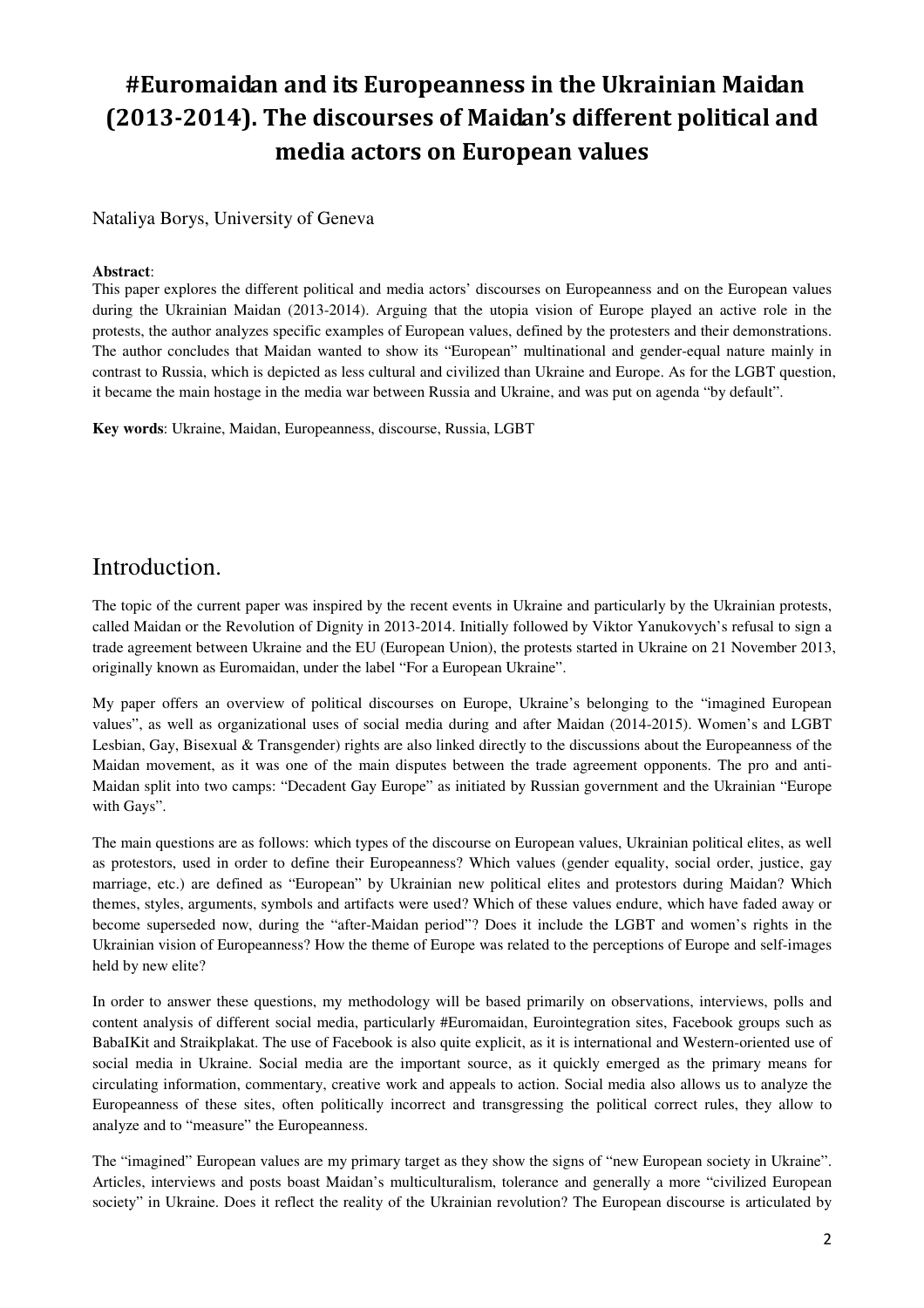the variety of different actors who do not necessarily constitute an organized movement. As it is often impossible to track the discourse of organized groups, I used the shared interpretations of Europeanness. This approach allows me to capture this discourse, which is often neglected in the academic literature because of its ambiguous nature.<sup>1</sup>

# Stolen Europe.

Given the variety of ways in which "Europe" can be defined, it is not easy to see the Europeanness from the protestors but also from the EU side. Which Europe Ukrainian protestors mean and use in their discourse?

When asking about Europe, as the spatial place, both Maidan and Antimaidan protesters defined three "West(s)": "almost an ideal place", "good place, but not ours" and "sneaky enemy" (Minakov 2013, 61). The first, "West as an ideal place" is seen as the ideal life for Maidan protestors. Among the most positive moments of this "idealized West", the following features have been mentioned: universal fair justice, fair education, social justice as well as the high revenues (Minakov 2013, 67). This idealized West is associated uniquely with Europe, as a "cozy home", while the USA is seen as a "hard power who can protect" (Minakov 2013, 67).

In these interviews, geopolitics is seen as the primary decisive agent for the destiny of the Ukrainian state. Ukraine is seen as the hostage in the big chess game, while her future is decided by EU countries, Russia and the USA. Ukraine is seen as "a place" which is able to drift either to Europe or to Russia. This aspect is primordial also in posters and in the discourse of Maidan participants, when Ukraine is often seen as torn between Russia and Europe. Europe is displayed as the passive actor (mostly Angela Merkel) trying to negotiate with Vladimir Putin, who is caricatured as a terrorist or an aggressive devil. While other European countries, such as France, Hungary and Greece are displayed often as "Putin's useful idiots".

The belonging to Europe is seen as a historical or ideological factor: historical because "we have always been there", "we area part of Europe" and ideological because "we are European because we share European values" (Minakov 2013, 68). The USA is seen as a part of the West, but is not European. For the interviewed it is rather the place to win money without idealizations which persists in the description of Europe. As Minakov notes, none of the interviewers expressed the ideal of a "cozy home" towards the USA. (Minakov 2013, 68).

Besides the USA, Ukrainian protestors distinguish "other Europeans": 1) "our former neighbors" (post-communist countries), 2) Western Europe (Germany, France and Britain with neutral-respectful tonality), 3) the South in crisis (Italy, Greece and Spain (countries which complain about EU), 4) Scandinavian countries (positive attitude, countries with a real socialism) (Minakov 2013, 68).

Ukrainian official discourse was, however, quite confusing for outside observers or "remarkably consistent in its inconsistency" (White 2014, 136). However the Euromaidan discourse that "Ukraine is an inherent part of Europe" did not come out of the blue, it has solid roots in the Ukrainian society, often neglected by the political parties and leaders. Stephen White argues that Ukraine's discursive field over the past two decades has been structured by the following discourses: "Ukraine as Europe", "Ukraine as Alternative Europe" and "Ukraine as part of Greater Europe" (White 2014, 136). The Maidan's discourse, "Ukraine as a part of Europe", is traditionally centered on the idea that Ukraine historically belongs to Europe and is fundamentally different from a non-European Russia. This discourse contains few cores which include: the distinctness of Ukrainian culture and language, old Ukrainian history with the traditions of sovereignty and of independence, such as the period of Kievan Rus, the Cossack era and the period of Habsburg rule, and the European legacy of Western Ukraine.

This discourse implies that Ukraine is inherently a European nation, it had deviated from its natural path because of the external factors: stolen by Yanukovych, as well as previously by Soviet and by contemporary Russia. Ukraine's belonging to Europe is not only implied by its geographical location but also its adherence to European civilization. A wide range of "civilizational" elements differ Ukrainians from Russians: from the recent comments eating with fork to calling Russians and anti-Maidan Ukrainians "vatnyk", which means literally "head full of wadding.

This discourse is constructed through the constant reiteration of its difference from Russia, as well as proving the Ukrainian genuine ancient culture and it's belonging to Europe. Some of the Maidan posters are the evidence of this popular belief showing the comparison between Ukraine and Russia: "Who was first?" with the image of old city of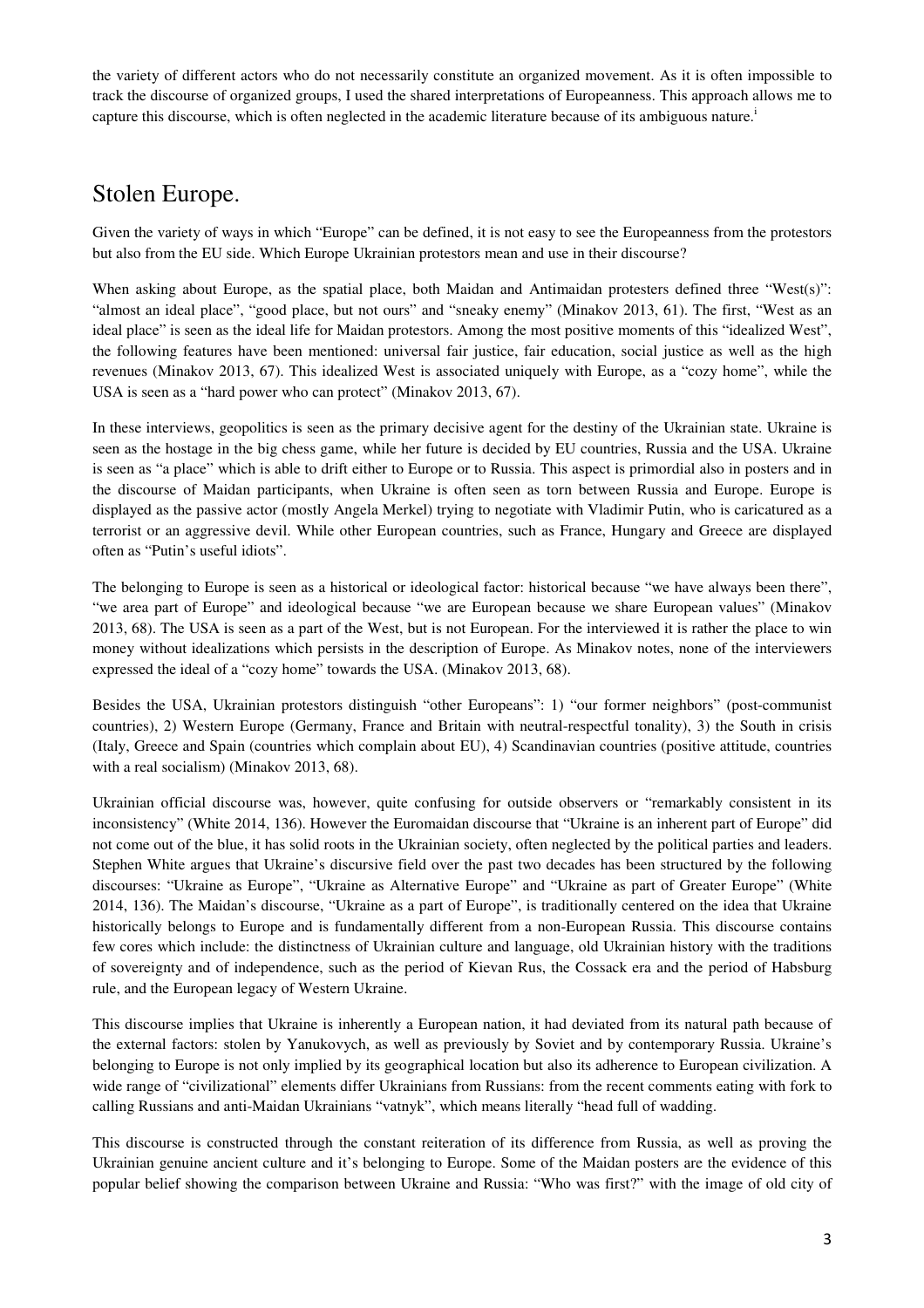Kiev and the wild forest for Russia. This poster undermines that the Ukrainian civilization is more ancient. In this sense, Europe is also an ideologically charged geographical term, suggesting a region culturally superior to Russia.

#### Showing Maidan's Europeanness.

If the Europe as an idealized place is quite explicit for Ukrainian protestors and in the posters, what about the European values? How do the protestors define them? Which of these values endure and which fade away?

European values have been a topic for debate among scholars. From the EU side, at least membership was a matter of values and practices, not simply of location, but which values and practices and who should decide if they were being observed or not? (White 2014, 6) The EU treaties (the Rome, the Maastricht and the Lisbon treaty) remained very vague about the values and principles. In the Lisbon treaty there is a reference to "the values of respect for human dignity, freedom, democracy, equality, the rule of law and respect for human rights, including the rights of persons belonging to minorities", but they remain general and intangible. $\ddot{I}$ 

While monitoring and analyzing the posts of the Maidan protestors, the following values became the main demand: social justice, equality, not-corrupted state, the rule of law, civic order and fair universal justice. In interviews, as Minakov emphasizes, protesters had troubles with defining what it meant for them to be European. In most of the cases they mentioned it as the private responsibility for acts and the civic order (Minakov 2013, 68). The purpose of the EU integration faded away as a primary motivation; however, "Europeanness" remained as a discursive tool instead.

Social justice and civic order are the most common demands of the Ukrainian protestors, as Jennifer Dickinson argues the notion of social justice became tied to abstract notions of European-style democracy (Dickinson 2014, 87). Europe is often presented as a socially just space, where civic order reigns. The order becomes the most important "European value". To be European is to be civic; a lot of posters and images invite people to clean up after themselves, to park correctly and not to give bribes. Protestors used the shaming images and other forms of restorative justice, such as "the country changes and you still park as a bastard", which submerged the social medias. Another poster shows the crow bringing the garbage to the garbage bin. This poster tries to shame users inciting them not to litter. The absence of civic order is seen as the main obstacle to Europe. Many users complain that "how can Europe take us with this garbage and the mess around?" In search for absent order, in some degree, Maidan became "an idealized social space of cooperation, caring, equality and justice" or the substitute of it (Dickinson 2014, 90). The absence of infrastructure and of civic order generates the feeling, commonly shared, that Ukrainians do not merit being in Europe. Democracy, freedom, human rights and dignity seem to be more abstract to the Ukrainian protesters, that belonging to Europe starts from the individual level: "the country starts from YOU", slogans claim, or "the country changes and you?".

Protesters used the tactic of the Europe/Russia duality, which expressively contrast each other. The main idea is to show the "civilized" (Europe) and "barbarian" (Russia) words while asking Internet users which world (civilization) do they prefer. Most posters show remote Russian regions with destroyed and muddy routes questioning "Do you want to live there?" The absence of infrastructure and rules is striking, while Europe is clearly put forward as a clean, ordered world with rules.

While most of Maidan share the same ideal of "imagined" European values, peaceful anti-Maidan movement recognized that Europe is "good but it is not for us" because "Europe will destroy our authenticity" (Minakov 2013, 69). Sometimes Europe is seen as the historical enemy, who destroyed and pillaged Ukraine. The radical Anti-Maidan answered that Europe and the USA use "our girls", "our natural resources" and "our brain" to enrich themselves, however the main fear is to lose the sovereignty as a state unit (Minakov 2013, 70).

Another topic is the Europeanization of Ukraine, which needs further research and investigations. The Ukrainian Maidan would not be possible without the slow Europeanization "from below" of the Ukrainian population. From 1991, the relative openness of the Ukrainian society, particularly compared to Russia, allowed Ukrainians to travel to Europe for work, for tourism or for studies. Ukrainians from the Western part of the country immigrated to Europe, mostly Spain, Portugal, Czech Republic and Italy. There is an extensive traffic of people, money and goods between Europe and Ukraine.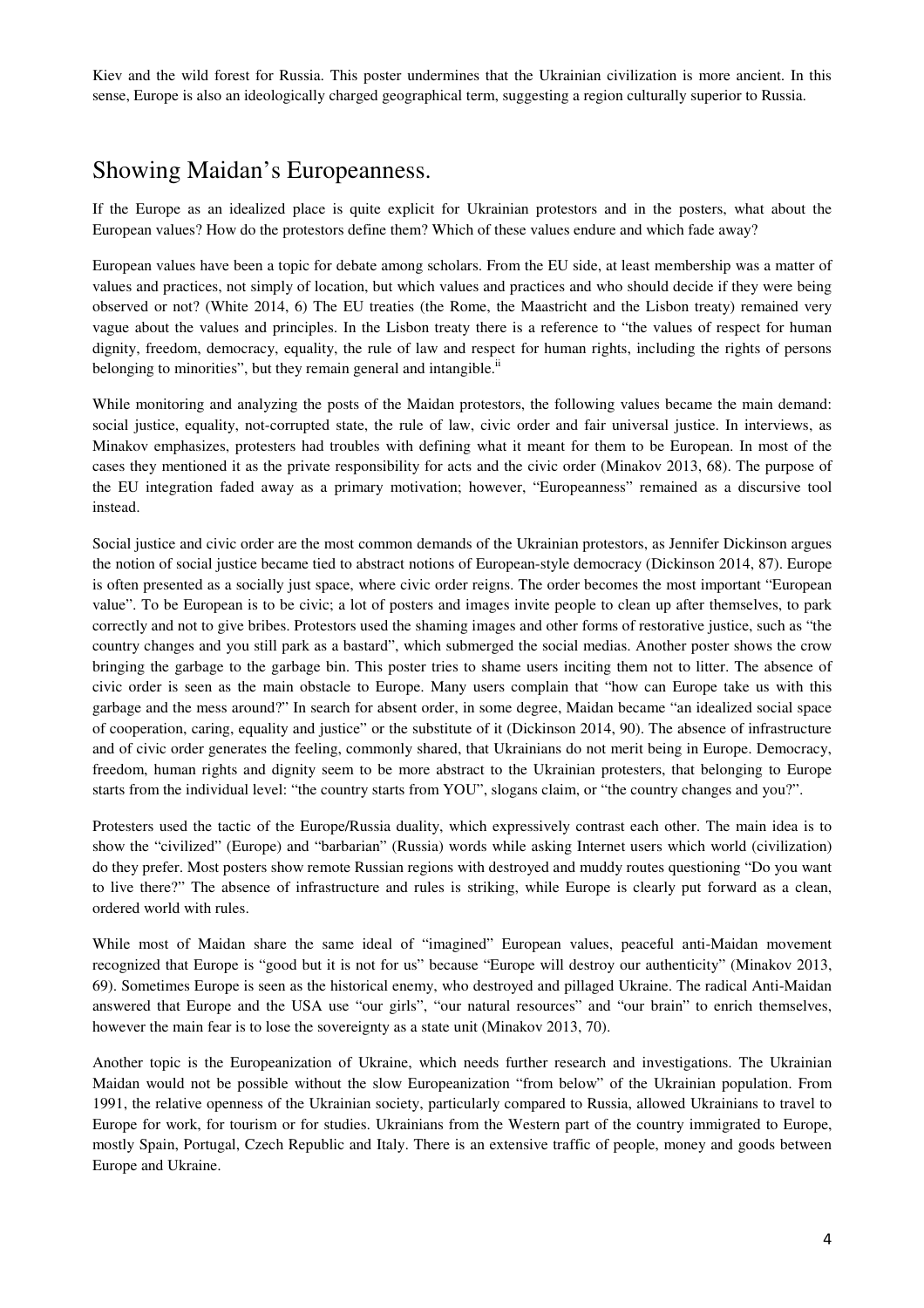Olga Onuch describes the main profile of the pro-European protestor: they are mostly students and youth under 30 which protest for "EU ascension", "global human rights", "freedom" while older generation do it more for "economic security", "visa liberation" or to live "in a normal European democracy" (Onuch 2014). Via the working, living and studying experience in Europe, Ukrainian youth, the most mobile segment of population, as well as Ukrainians of the West, became the Europeanizing agent in Ukraine.

## Social media as a new soft power.

While the protestors determined the direction and nature of the protests, online media and social networks played a key role in the Maidan contributing to the "network battle". There are three popular social networks in Ukraine: Facebook, VKontakte and Odnoklasniki. While Facebook is seen as English-speaking and pro-European network, VKontakte and Odnoklasniki are the alternative social network, originally created by Russian media holdings, using the interface in Russian.

Facebook was one of the most important tools to follow news and to organize the aide. Groups, such as #Euromaidan, #Euromaidanpress and #Automaidan were created to organize events and to publish news, interviews, commentaries and videos. Before the Maidan, Facebook was in competition with Odnoklasniki and Vkontakte, which had been the most used social networks, the Maidan and the war in East Ukraine changed the situation. These events divided its users and provoked the virtual war in the networks. Called Maidan 2.0 (Wilson 2014, 68), the virtual battle split the users: there were more Anti-Maidan groups on Odnoklasniki and VKontakte than on Facebook (Yakovlev 2013, 74).

Facebook, to the opinion of experts, played the most important role in the mobilization of the youth (80%), followed by Twitter and VKontakte (Galushko 2013, 87). The most popular Facebook groups were #Euromaidan (27%), #EuromaidanSOS (15%), #Automaidan (15%) (Galushko 2013, 87). Some groups, for instance, #Euromaidanpress, were created to publish news and events in English in order "to be a bridge between Ukraine and the English – speaking world".iii Moreover, new opinion-leaders appeared in the social networks, which are broadly followed and "liked" competing with traditional media.

Initially sparked by Yanukovych's refusal to continue negotiations for a trade union between Ukraine and the European Union (EU), social networks replaced the traditional media and played an active role in mobilizing the thousands of protesters. Why was its role so important during the Maidan events? From users' point of view, there was no single Ukrainian party in their "European" understanding, in which users could trust. The political offer is incomplete, which allows the social networks and its experts to fill the void (Galushko 2013, 88). This is why social networks got the highest trust from users to follow the Maidan  $(4.7)$ ,<sup>iv</sup> more than news channels  $(4.6)$  and radio news (1.5), while the printed media got only the index of 1.4 (Galushko 2013, 87).

# "Decadent Gay Pride" vs. Russian world.

In the background of the military conflict in East Ukraine, another battle quickly arose, the "civilizational" choice between the EU and Russia, was switched to another quarrel to choose between "European decadent Gay Pride" and Russian world without LGBT people.

The new Iron Curtain split Europe: from one side: Western Europe, based on homonationalism, with LGBT rights recognized and in some countries, gay marriages allowed, from another side: the Russian government promoting the "Russian world", which is based on traditional family between a man and a women, and where LGBT community is excluded. In the war context, the LGBT question and its rights became the political hostage between Russia and Ukraine. Strongly debated in Europe, gay marriage became associated with the EU giving birth to myths and fantasies.

Russian's views on Europe are still a wide and long-standing debate in Russia. In 2007, Putin emphasized that Russia in its "spirit and culture was an alienable part of the European civilization" (White 2004, 10) while claiming the opposite many times. Nevertheless, it is the gay issue, which became political with Putin's promotion of "Russian world", while the LGBT community were persecuted and "the homosexual propaganda" became prohibited. In protest against the homophobic legislation, the gay flag became a symbol of opposition in Russia and in Ukraine held alongside with Ukrainian ones.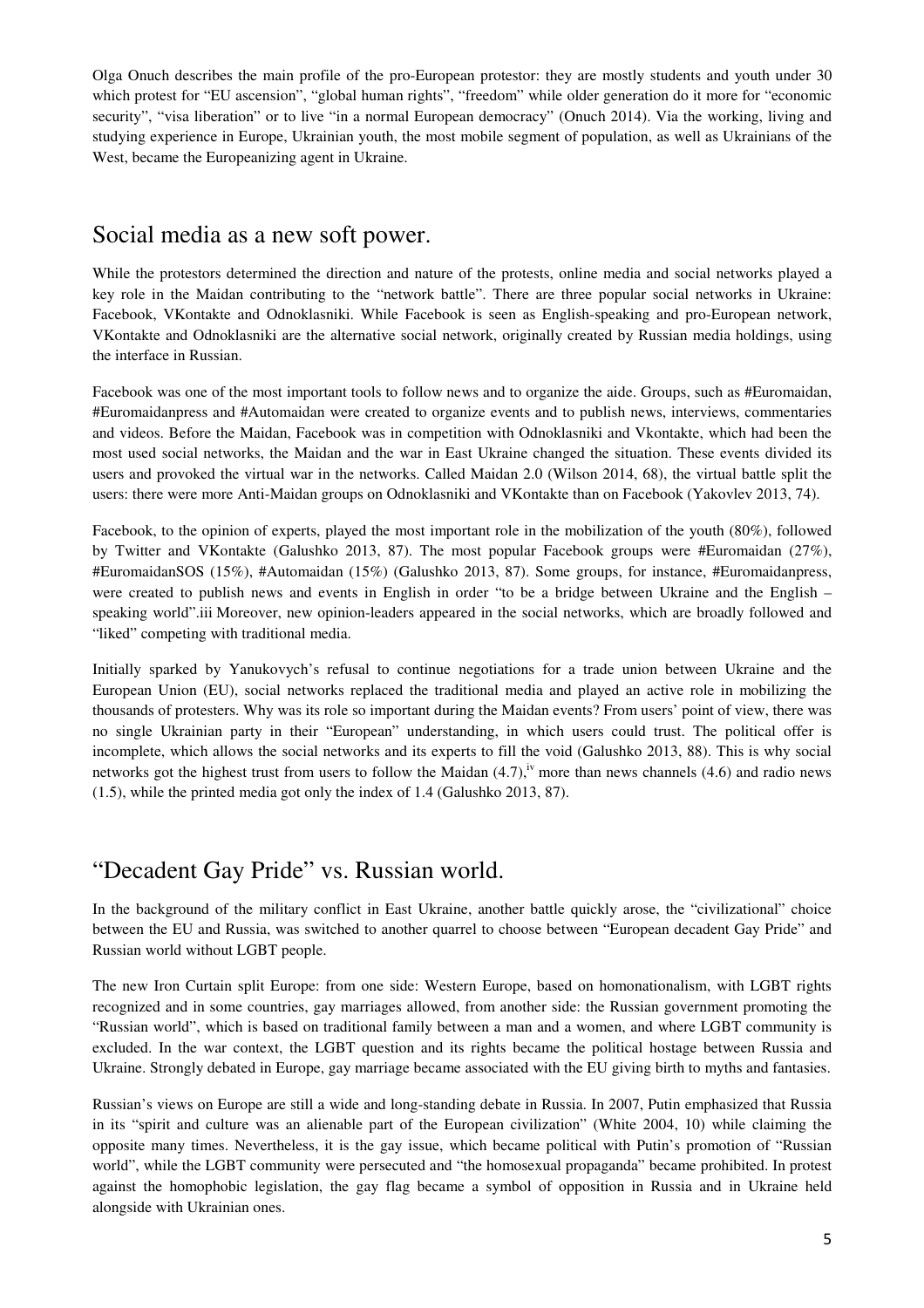The Russian government tries to discredit the European choice of Ukraine by sending messages to the public in order to link Europe with the pro-gay ideology. In Russian media Europe is displayed as the "decadent gay pride", where gay parades are held the whole time, for instance, a Russian deputy, Vitaly Milonov, an eminent gay-fighter, commented on Ukraines choice not to forbid the propaganda of homosexuality "is not at all surprising. All countries that are choosing to be loyal doggie on the doorway rug by the rich owners, allocated the corresponding functional not to blather, stupidly follow the commands of European deputies, even the most delusional ones, and completely abandon the Christian values and the Orthodox self-identity". The issue was used by the former Ukrainian government too, when fake demonstrations in defense of the LGBT people were organized in order to discredit the European choice during Maidan in January  $2014$ .

For the Ukrainian new government and Maidan, the LGBT rights question became political "by default" when the Ukrainian side had to reply on Russian attacks, if even the LGBT rights were not primarily on Maidan's agenda. The main Euromaidan discourse was about the human rights, dignity and equality, but does it include the LGBT rights? New political right parties in Ukraine became the hostages in this battle, as they cannot be homophobic, because it means to be identified with their "right-wing colleagues" in Europe, as well as with Putin's Russia. The best illustration is when Ukrainian politician said that "it is better a Gay Pride once a year than Russian tanks in Kiev".  $\mu$ "

The claim that the EU asks for the same-marriage law to be adopted while signing with the EU is another wide spread fantasy. Previously, the Prime Minister of Yanukovych claimed that the EU asked to legalize the same-sex marriage in exchange for the visa liberalization regime with Ukraine. The Head of the EU Mission to Ukraine Ian Tombinsky had publicly reminded that The Association Agreement with the EU has no relation to the same-sex marriage issue.<sup>viii</sup>

Moreover, for the sake of social stability political leaders in Ukraine postponed the LGBT issue and women's rights issue. KyivPride 2014, also known as the Equality March, was scheduled to take place in a very different context than that of the cancelled KyivPride 2012 and 2013, but Vitaly Klitschko, mayor of Kiev, refused to offer police protection for the participants of KyivPride2014 arguing that "I think that currently, when battle actions take place and many people die, holding entertainments events does not match the situation existing".<sup>ix</sup>

The war is also another excuse, which political leaders use to pretend that there is no time now for "pride celebrations". It sheds light on the perception of the LGBT rights in Ukraine: that gay pride seems to be inappropriate and "not serious" during "the hard time of the Ukrainian Revolution of Dignity", as well as their perception as "entertainment" shows the lack of information about the LGBT community in the public sphere and media in Ukraine, except the vision of the scarecrow, particularly well presented by the Russian media.

However, members of the LGBT community were very active in the Euromaidan movement and fought from the beginning of the pro-European protests. During the Euromaidan, the LGBT people were welcome, as Adriana Helbig notes that "the collaboration of gays and non-gays positioned the Euromaidan as a perceivably homonational struggle" (Helbig 2014, 77). But in the same time the LGBT community decided not to fly the LGBT flat on Maidan. For them, it was no time to fight for their rights; they sacrificed themselves for the European choice of Ukraine. Ukrainian LGBT community hoped that the victory of pro-European opposition in any case is more advantageous to protect its rights and interests, rather than to keep the post-Soviet status quo, not to mention the victory of pro-Russian forces.

# Conclusion

In one of Maidan's posters it was written: "In search for Europe, we found Ukraine". This slogan reflects the current state of events in Ukraine, when its citizens discovered themselves Ukrainians. The physical Maidan faded away but the virtual Maidan goes on, in which millions of Ukrainians participate locally or internationally. The utopian vision of Europe plays an important role during this virtual Maidan and it is still an important discourse in the Ukrainian society.

This powerful vision of an idealized Europe shows the weakness of the Ukrainian political and ideological discourse, which cannot offer a clear political agenda, and this is why Europe fills the void. The "utopian" slogans and ideals of making changes are quite normal in the post-Soviet countries; Ukraine is not an exception here. It can be explained by the fact that Ukrainians have been frustrated by the politicians and they don't see another way to change things.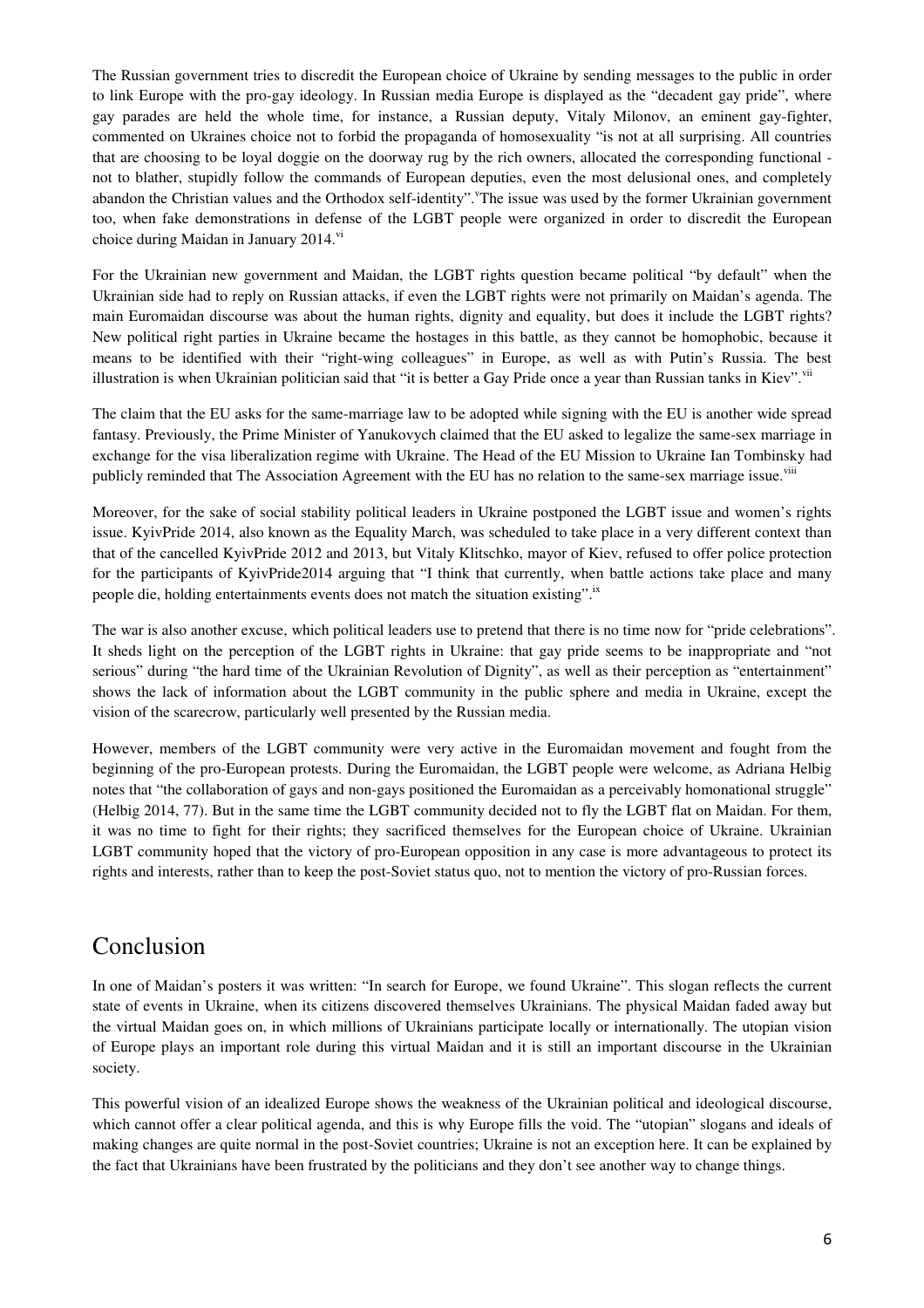Another aspect of Euromaidan is its demonstration of multinational, multilingual, gender-equal and a more "civilized" nature, particularly compared to the "Russian world". Protesters' following values became the main demand: social justice, equality, not acorrupted state, the rule of law, civic order and fair universal justice. The wide-spread feeling of not meriting entry the EU is also the lack of the knowledge about the EU and how it works. Europe is seen as a kind of idealized place, where everything is perfectly organized. Protesters used shaming tactics to incite Ukrainians to be more "civilized" and more European. Europe, as the clean and ordered world is compared to Russia, which is displayed as the chaos and the decadent civilization.

The LGBT community became the main hostage in the media war between Russia and Ukraine for European or Russian values. Ukrainian right-wing parties, being known previously for their homophobic rhetoric, have to moderate their discourse, as the homophobic discourse is now associated with the Russian world. In some kind, the LGBT question became political "by default" and put on agenda, but in the same time the gay prides seem to be inappropriate during time of war in Ukraine. The situation is quite ambiguous when the LGBT community is used as a scarecrow by both camps. However, I argue, this situation is the chance for the LGBT community to impose their rights as they become visual indicators of Ukrainian government's will to adhere the European values.

While the LGBT community claims that their situation have become worse, I argue that at least their rights have been taken into consideration and were put on the agenda. At the same time, there are no debates about women's rights and the situation in Ukrainian society. The situation is quite different for the women's role in Euromaidan, women emerged as makers of the revolution, but they were put aside as revolution is perceived to be "man's affair". Maidan was full of gender stereotypes.

Whatever happens now in Ukraine, serious changed occurred and there is no way back for the new political parties. Once, Joseph Roth, a Galician Jew, wrote in 1924 when he travelled in Galicia (Ukraine): "it was when Franz Joseph reigned, and so it is today. There are other uniforms, other eagles, other badges, but the essential things do not change, as eternal mud, which reflected in the moon. Does Europe stop here?"(Wolff 2010, 389) The Ukrainian Maidan helps to understand the nature of European values in Ukraine, but not only. The fight for the social justice and European values is also a mirror test for Europe and its values, which Ukrainians try to impose on themselves to be accepted as a "European home".

### References

Dickinson, Jennifer. 2014. "Prosymo maskymal'nyi perepost! Tactical and discursive uses of social media in Ukraine's Euromaidan." *Ab Imperio* 3: 75-93.

Galushko, Kirill and Zorba, Natalia. 2013."Social networks with the background of Maidan: first results of the expert interviews in the end of 2013- beginning of 2014." *Forum noveisheik vostochnojevropejskoi istorii i kultury* 2: 84-89. Accessed 28 March, 2015

Helbig, Adriana. 2014. "The struggle for LBGT rights in Post-Euromaidan Ukraine." *Perspectives on Europe* autumn: 76:81.

Martsenyuk, Tamara. 2014. "Gender and Revolution in Ukraine: women's participation in Euromaidan protests of 2013-2014." *Perspectives on Europe* autumn: 15:22.

Minakov, Mikhail. 2013."Utopian images of the West and of Russia by Euromaidan supporters and its opponents : the elements of the ideological form of conflict in Ukraine during 2013-2014." *Forum noveisheik vostochnojevropejskoi istorii i kultury* 2: 61-73.

Onuch, Olga. 2014. "Social networks and social media in Ukrainian "Euromaidan" protests." *Washington post*, January 2.

Wilson, Andrew. 2014. *Ukraine crisis: what it means for the West*. New Haven: Yale University Press.

White, Stephen and Felklyunina, Valentina. 2014. *Identities and foreign policies in Russia, Ukraine and Belarus*. New York: Palgrave Macmillan.